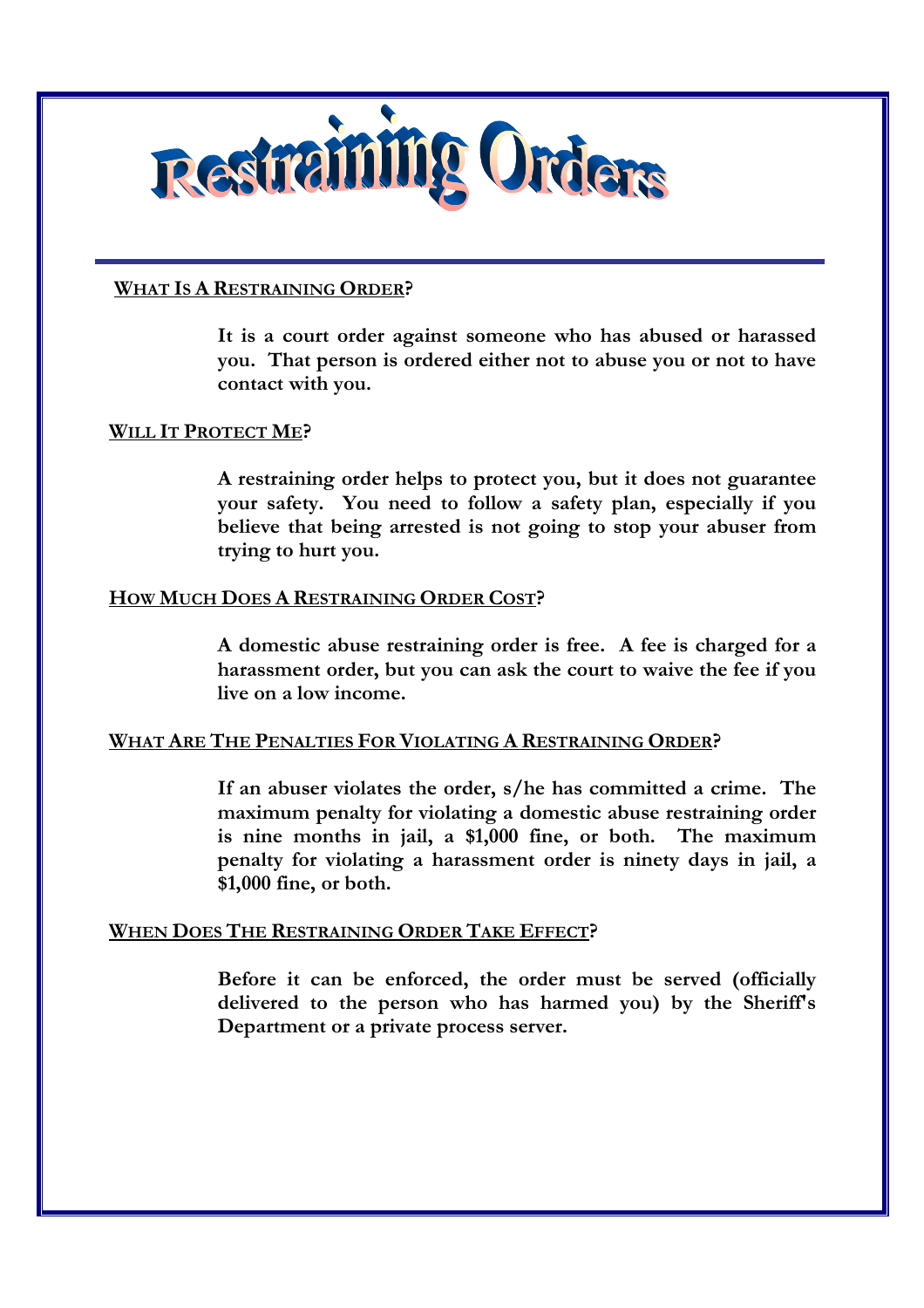# **HOW DO I GET A RESTRAINING ORDER?**

 **Go to Room 711 at the Milwaukee County Courthouse (901 North Ninth Street). Advocates from the Task Force on Family Violence will take you step-by-step through the process. Walk-ins are welcome Monday through Friday at 9, 10, & 10:45 a.m., and 1 & 2 p.m. The whole process will take a few hours.** 

# **HOW TO FILE A HARASSMENT RESTRAINING ORDER:**

 **Room 711, Courthouse -- 901 North Ninth Street** 

 **Room 209, Safety Building -- 821 West State Street**

 **Your Police Station District** 

### **PLEASE FOLLOW THESE STEPS**

- **1. Go to Room 711, Courthouse. File restraining order papers and get case number assigned. Show fee waiver paperwork. Have copies made here.**
- **2. See a court commissioner to have the temporary order signed. The court commissioner will decide if you need to pay a fee. Get the date to return for your final hearing.**
- **3. Go to Room 209, Safety Building. Take the restraining order and description of the abuser to the Sheriff's Department. They will enter it into their computer and try to serve the order to the abuser. Pay serving fee if necessary.**
- **4. Go to your police station. Take copies of restraining order to local police departments where you live and work. Keep two copies for yourself, and always keep a copy with you.**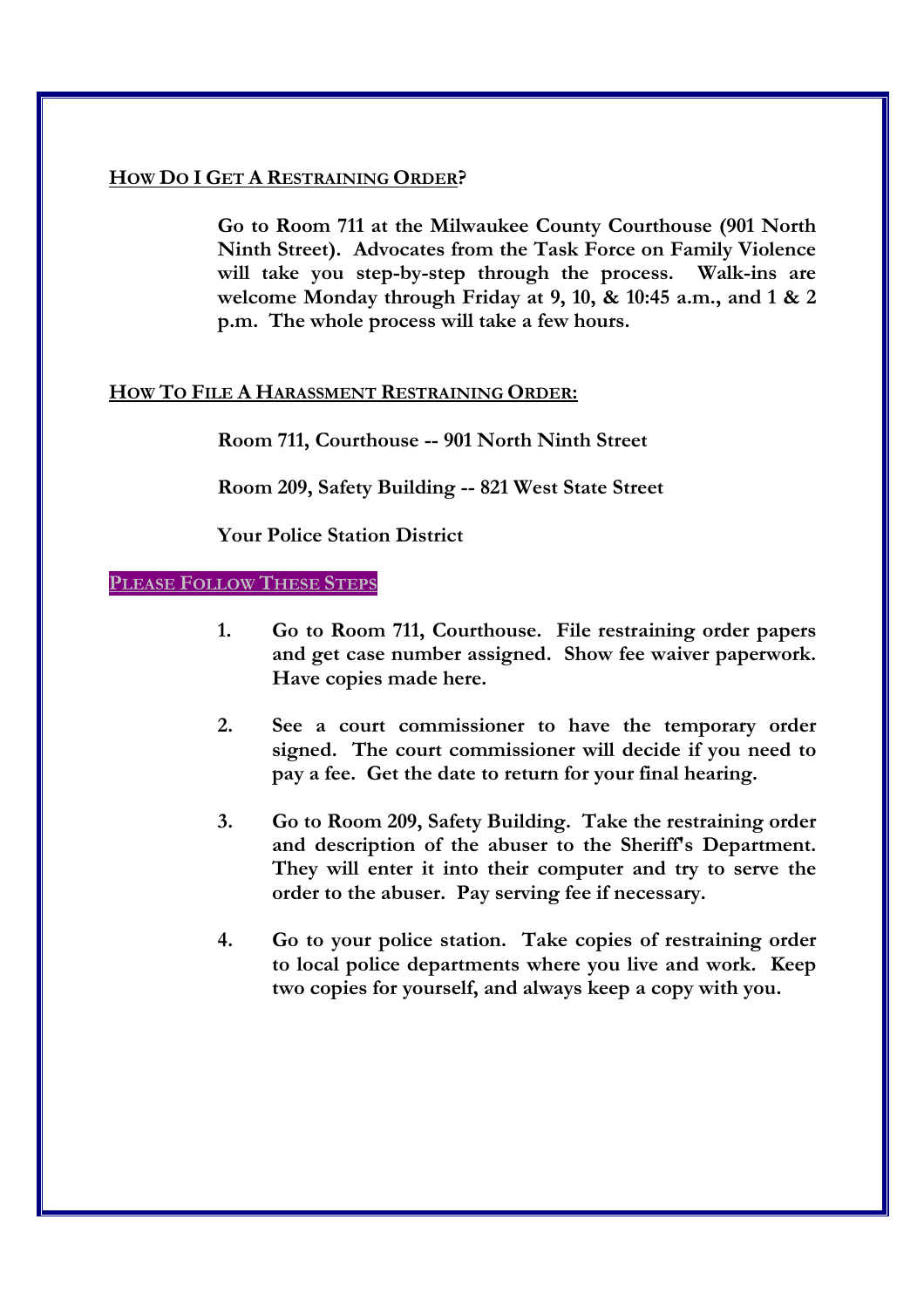| District #1, 749 W. State Street   | 935-7212 |
|------------------------------------|----------|
| District #2, 234 W. Lincoln        | 935-7222 |
| District #3, 4715 W. Vliet         | 935-7232 |
| District #4, 6929 W. Silver Spring | 935-7242 |
| District $#5$ , 2920 N. 4th Street | 935-7252 |
| District #6, 3006 S. 27th Street   | 935-7262 |
| District #7, 3626 W. Fond du Lac   | 935-7272 |

 **5. Return for your final hearing within seven days. The date and time will be on your temporary restraining order. Gather evidence, ask witnesses to come, and get ready to testify. Talk to your advocate, who will accompany you to the hearing.** 

#### **SERVING AND ENFORCING YOUR RESTRAINING ORDER**

**Your temporary restraining order must be served (officially delivered) to make it enforceable. It also must be served to let your abuser know about the court date for a final injunction. Call the Sheriff's Department (278-4717) to learn whether your abuser has been notified or to give the sheriff new information about where your abuser can be found.** 

**If the sheriff can't find your abuser, you can hire a private process server to deliver the restraining order (look under "Process Servers" in the Yellow Pages). Ask your advocate about other ways to serve the restraining order.** 

**If your abuser comes to find you, call the police immediately! Keep a copy of your restraining order with you at all times. If the police arrive and discover that the abuser has not been served, an officer can serve one of your extra copies. If you need the police to serve your papers, ask the officer to write the following information on the copy you are going to keep:** 

- ♦ **The date**
- ♦ **The police officer's name and badge number**
- ♦ **The type of papers served**
- ♦ **The abuser or harasser's name**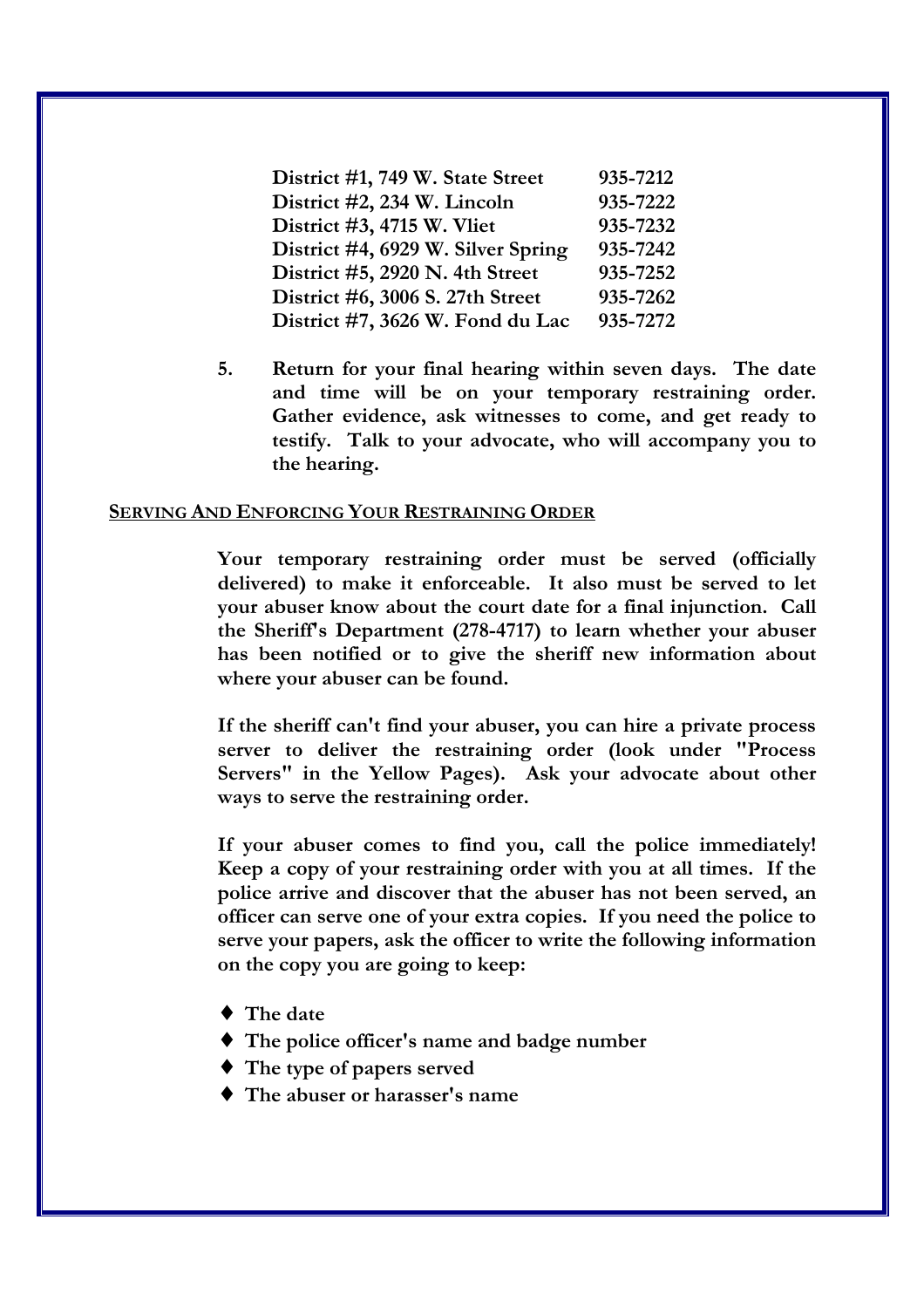♦ **Ask the officer to notify the Sheriff's Department by phone and/or in writing that the abuser has been served.** 

**If your abuser violates the restraining order, call the police immediately -- a crime has been committed! Ask the police to have the district attorney review the case for charges even if no arrest is made. You may call the District Attorney's Office (278- 4792) to offer information or to learn whether the abuser has been charged.** 

**If your abuser is on probation or parole, give a copy of your restraining order to the parole agent and report any violations. To find out who the agent is, call Probation and Parole Records (227- 4546) with the full name and date of birth of your abuser.** 

# **APPEARING IN COURT TO REQUEST A TWO YEAR INJUNCTION (FINAL RESTRAINING ORDER)**

**Be on time! If your case is called and you don't answer, your restraining order will be dropped. If you are going to be late, call the Task Force (278-5079) to see if an advocate can get the court to wait for you. The date or time of your hearing will not be changed. If you miss your court date, you may need to show that there has been a new incident of violence in order to file again.** 

**If you and your abuser appear in court, you both will testify before the court makes a decision on your injunction. If your abuser has been served with a notice to appear but does not come to court, the hearing will be based on your testimony alone.** 

**You will be under oath. Take your time and admit if you don't remember something. Tell the court if you are afraid of your abuser, have defended yourself or called the police. Also tell the court if your abuser has been arrested or charged for abusing you or has violated the restraining order. Be polite and don't interrupt the abuser's testimony. When that person is finished, you'll have a chance to respond or ask the abuser questions, such as "Isn't it true that you. . .?"**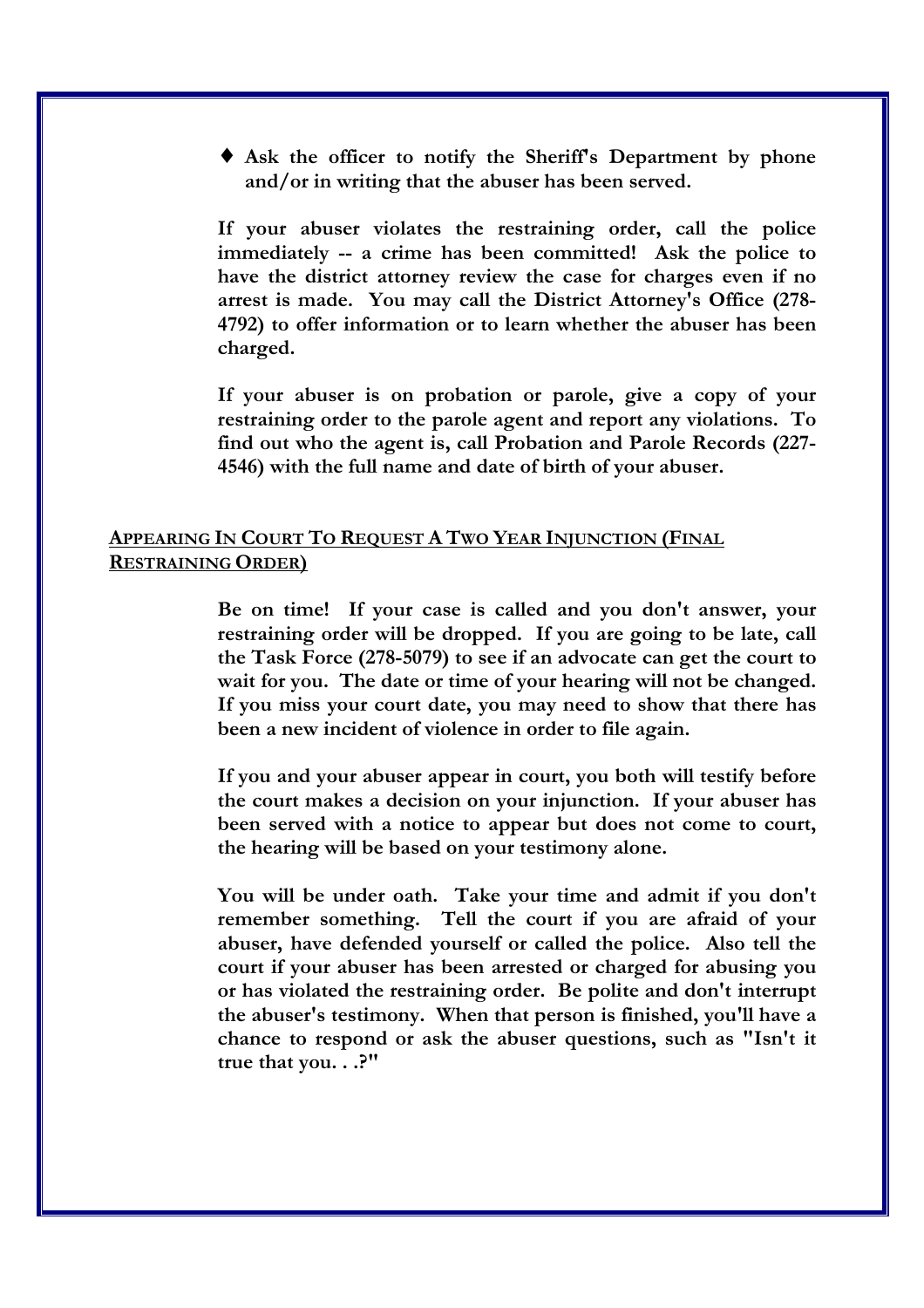**Focus on the following issues when you testify in court:** 

- ♦ **When and where the abuse took place -- place, time and date of each incident starting with the most recent.**
- ♦ **Physical abuse -- hitting, choking, slapping, kicking, forcing sex, etc.**
- ♦ **Threats of physical harm -- threats of violence or killing you, slicing your throat, burning down the house, etc.**
- ♦ **Injuries or pain -- bruises, scratches, pain from being punched in the head, etc.**
- ♦ **Weapons -- guns, knives, broomsticks, or any other object that was used to hurt or threaten**
- ♦ **Evidence -- pictures, medical records, police reports, etc.**
- ♦ **Witnesses -- anyone who has heard or seen this person threaten or harm you**

**If you are filing a harassment restraining order, you may also testify about:** 

 **Harassment -- unwanted and repeated phone calls, visits and/or contact which you have asked this person to stop. Be specific about how often and how long you have been harassed. In Wisconsin, the term "harassment" can describe unwanted contact, physical abuse, or threats of violence (as described above).** 

# **SAFETY CONCERNS & PROTECTION PLANS**

 **According to Department of Justice crime statistics, 85% of battered women who are killed by an abusive partner are killed when trying to leave the relationship. You must be especially careful about your safety at this time -- don't let a restraining order give you a false sense of security.** 

 **These are signs which may predict deadly behavior:**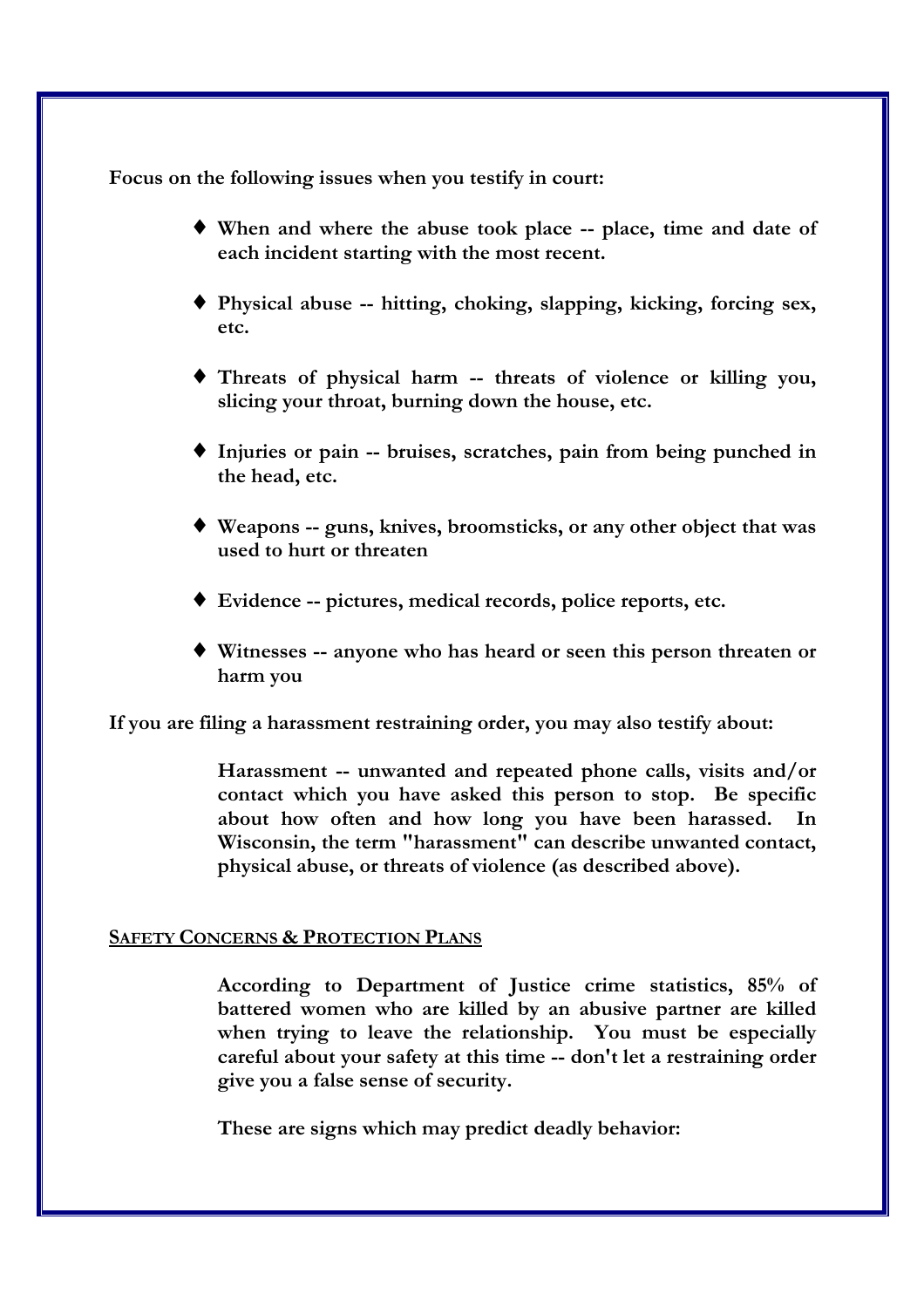- ♦ **Obsession over you; the abuser says s/he can't live without you**
- ♦ **Depression and talk of suicide**
- ♦ **Threats to kill you, your children, or your relatives**
- ♦ **Kidnapping attempts on you or your children**
- ♦ **Fantasies of homicide or suicide**
- ♦ **Increased violence or severe incidents of abuse**
- ♦ **Possession of weapons or threats to use them**
- ♦ **Increased use of drugs or alcohol**
- ♦ **Unpredictable changes in behavior**

 **If you recognize any of these behaviors, take them very seriously. Reach out for help and make a confidential call to the Task Force on Family Violence at 278-5079, where staff can direct you to resources for help. You may also call a 24-hour hotline at 933-2722.** 

 **Remember--if your abuser can't find you, s/he can't kill or hurt you. But careful safety planning is necessary for avoiding surprise attacks. Consider the suggestions listed here that make sense for your set of circumstances. Take extra precautions when weapons are present and always be prepared and alert!** 

### **SAFETY FOR AN EXPLOSIVE INCIDENT**

- ♦ **If you can see an argument coming, try to go to an area near an exit. Stay away from the bathroom (hard surfaces), kitchen (knives), or any room with weapons.**
- ♦ **Stay in a room with a phone so you can call 911, the police, a**  family member, friend, or neighbor. Memorize important **phone numbers.**
- ♦ **Walk through your house, room by room. Identify the best escape routes (doors, windows, elevator, stairwell). Practice**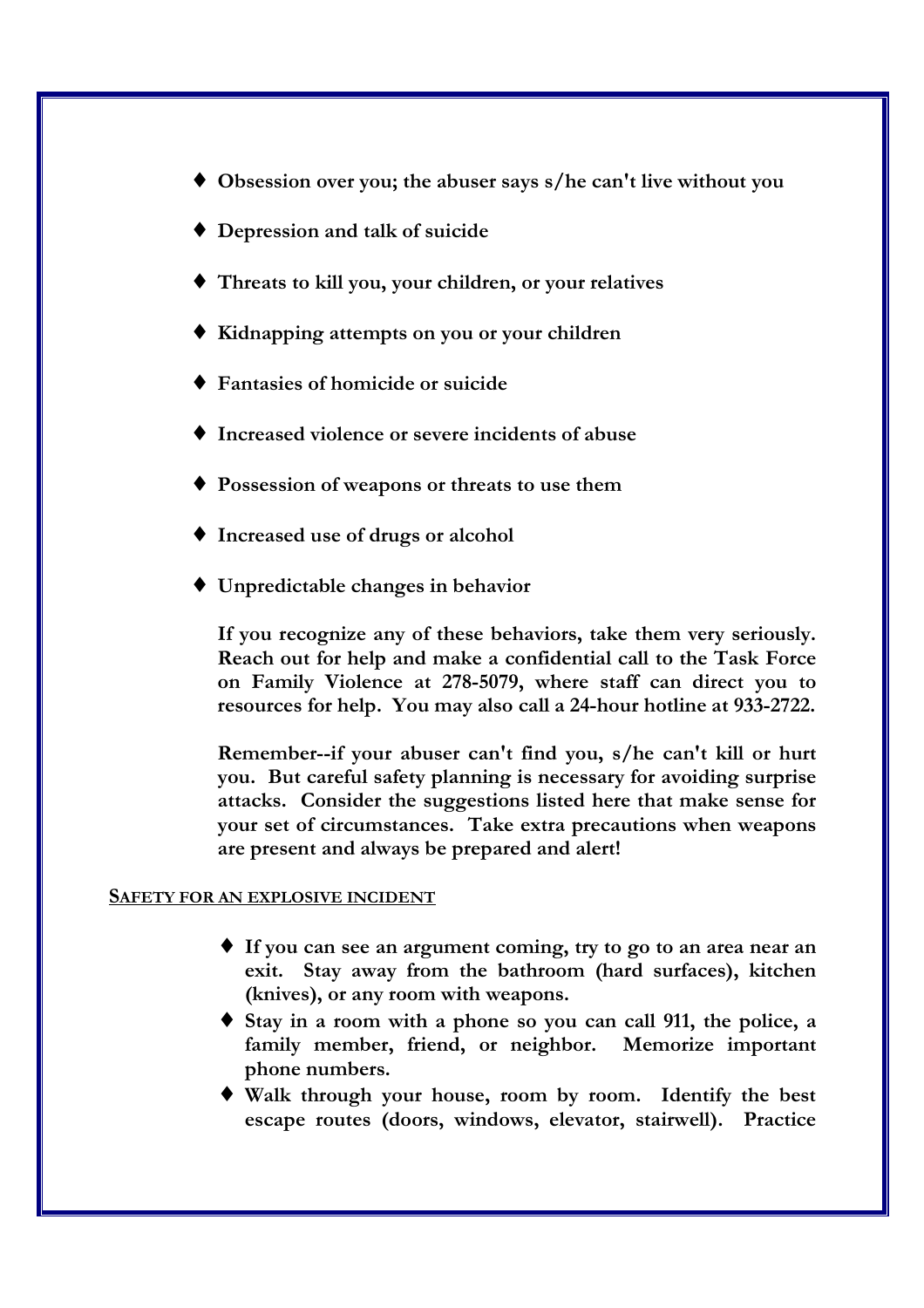**and time how long it takes to get out of your home safely. Review your plan often.** 

- ♦ **Pack a bag with extra keys, money, medications, legal documents (birth certificate, car title, restraining order, etc.) and other important items. Keep it hidden in a handy place. Better yet, leave the bag elsewhere (a trusted friend or family member's house, a locker, at work, etc.) in case your house is searched or you have to leave unexpectedly.**
- ♦ **Think of a code word to use with your children and others to communicate when you need the police NOW! Tell them what they should do (call 911, get out of the house, run to the neighbor's etc.)**
- ♦ **Decide where you will go if you have to leave home (even if you hope you won't have to). Stay with someone you trust, and preferably someone your abuser does not know.**
- ♦ **Do not tell your abuser that you are leaving.**
- ♦ **Safety in your home (if the abuser does not live with you)**
- ♦ **Change the locks on your doors as soon as possible. Buy additional locks and safety devices (bars, bolts) to secure your windows. Consider installing or increasing your outside lighting. If you have been the victim of a crime, there are federal Victims of Crime Assistance funds available that may help you pay for these security measures. Ask your advocate for assistance.**
- ♦ **If you have young children, grandchildren, or other dependents living with you, prepare a protection plan. They should know important phone numbers and escape routes. Tell them not to let strangers or your abuser into the house. Inform schools, daycare centers, etc. about who does and does not have permission to pick up children.**
- ♦ **Inform family, neighbors and your landlord that your abuser no longer lives with you and that they should call the police if they see the abuser near your home.**

### **SAFETY IN PUBLIC (AT SCHOOL, WORK, OR RECREATIONAL ACTIVITIES)**

♦ **Decide who you will inform about your situation. This could include your teachers, co-workers, boss, or building security. Tell them what they should do if a violent incident occurs (call**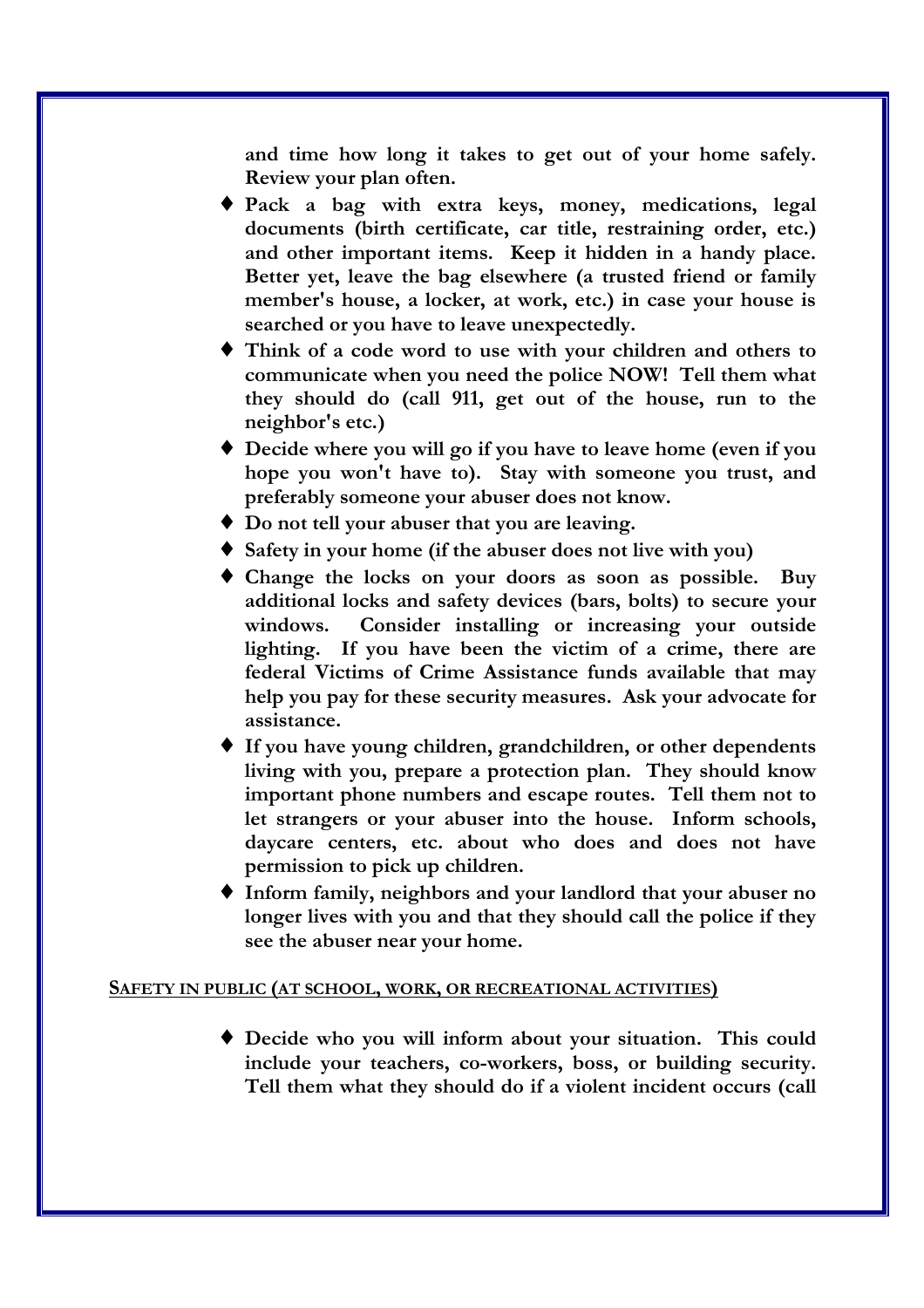**the police). Describe your abuser and provide a picture if possible.**

- ♦ **Have an answering machine or another person screen your calls.**
- ♦ **Think ahead and devise a safety plan for public places. Do not walk alone. Ask someone to escort you to the bus, taxi, or your car. Use a variety of routes to go home.**

### **YOUR SAFETY AND EMOTIONAL HEALTH**

- ♦ **If you are thinking of returning to a potentially abusive situation, discuss an alternative plan with someone you trust.**
- ♦ **If you have to communicate with your abuser, arrange to do so in the way that makes you feel most safe -- through his/her attorney, by mail or fax.**
- ♦ **Think positive thoughts about yourself and be assertive with others about your needs.**
- ♦ **Read books, articles, and poems to give you strength.**
- ♦ **Decide whom you can call to talk to freely and openly, and who can give you the support you need. Consider calling a domestic violence crisis helpline.**
- ♦ **Attend a women's or victims' support group for at least two weeks to gain support from others and learn more about yourself and the relationship.**
- ♦ **Trust your instinct and judgment. If your situation is very dangerous, consider any action that might calm things down and give you time to ensure your safety.**
- ♦ **Always remember that you don't deserve to be hit or threatened!**

### **IMPORTANT PHONE NUMBERS**

### **EMERGENCY ASSISTANCE AND SHELTER SERVICES**

| Police                                 | 911      |
|----------------------------------------|----------|
| <b>Sojourner Truth House</b>           |          |
| (Shelter/Domestic Violence Hotline)    | 933-2722 |
| Milwaukee Women's Center Refuge        | 671-6140 |
| <b>Suicide Prevention</b>              | 257-7222 |
| <b>Sexual Assault Treatment Center</b> | 937-5555 |